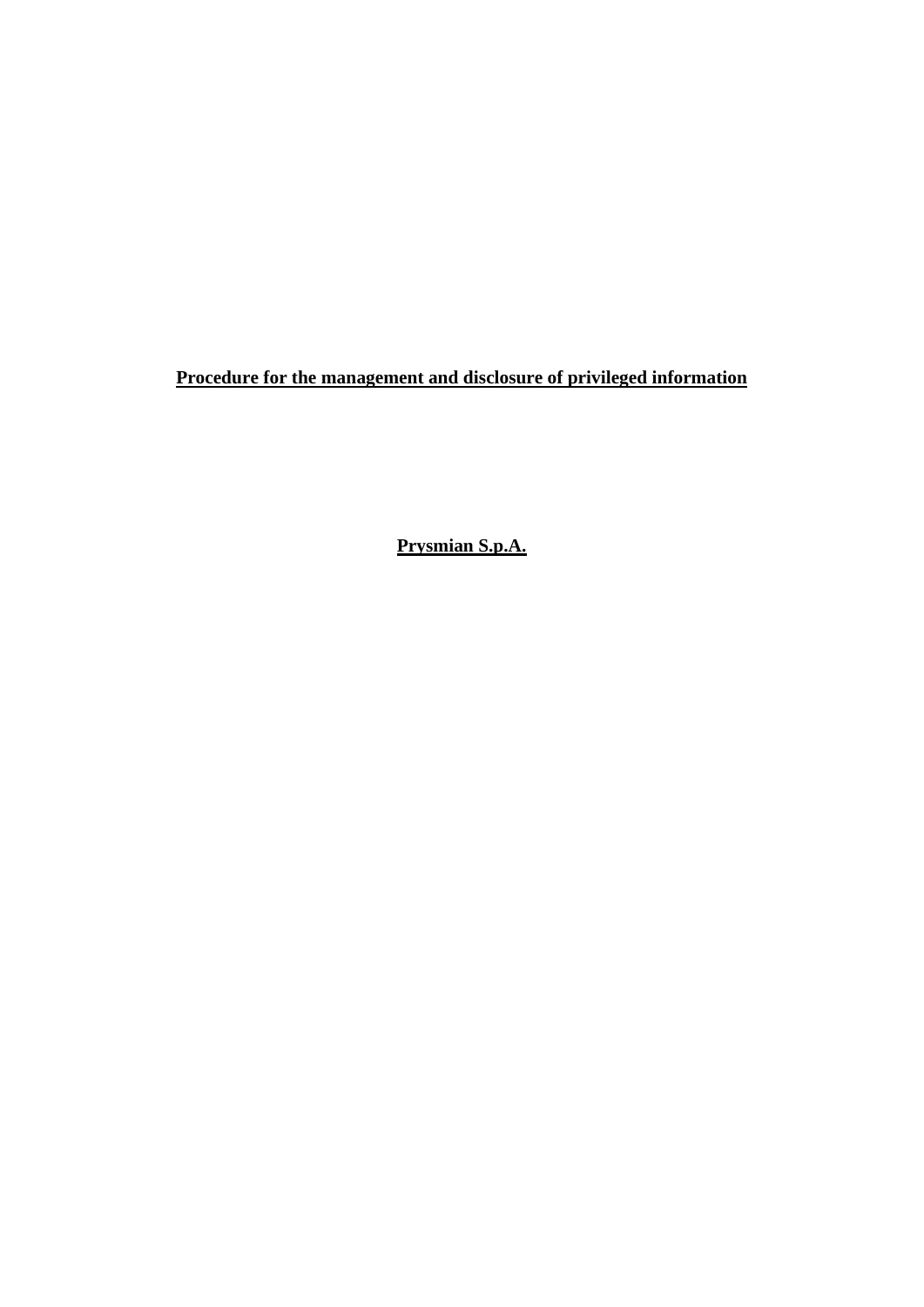|    | <b>CONTENT</b>                                                                                 |
|----|------------------------------------------------------------------------------------------------|
| 1. |                                                                                                |
| 2. |                                                                                                |
| 3. |                                                                                                |
| 4. |                                                                                                |
| 5. | <b>COMMUNICATION TO THE PUBLIC OF PRIVILEGED INFORMATION ---------- 6</b>                      |
|    |                                                                                                |
|    |                                                                                                |
|    |                                                                                                |
|    |                                                                                                |
|    |                                                                                                |
|    |                                                                                                |
|    |                                                                                                |
|    | 5.6 Communication of Privileged Information to third parties ------------------------------ 10 |
| 6. | <b>ESTABLISHMENT OF THE REGISTER OF PERSONS WHO HAVE ACCESS TO</b>                             |
|    |                                                                                                |
| 7. |                                                                                                |
| 8. | CHANGES AND AMENDMENTS TO THE PROCEDURE ------------------------------ 11                      |
|    |                                                                                                |
|    |                                                                                                |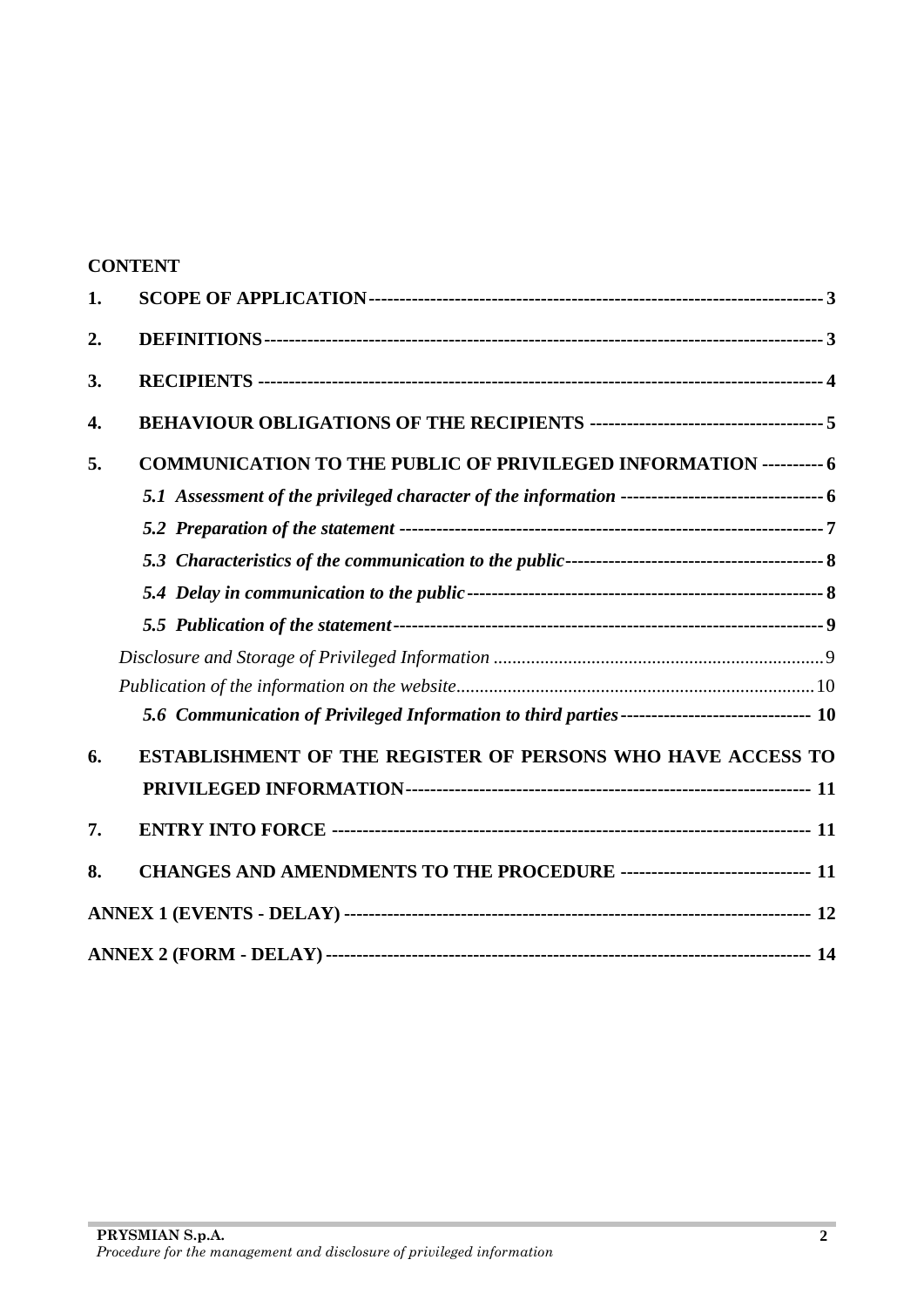### <span id="page-2-0"></span>**1. SCOPE OF APPLICATION**

This procedure (hereinafter, the "**Procedure**") has been adopted by Prysmian S.p.A. (hereinafter the "**Company**") in compliance with the regulatory provisions in force regarding the communication to the public of Privileged Information concerning the Company and the companies it controls and, in particular, with Regulation (EU) No. 596/2014 ("MAR") and the relevant implementing provisions, as well as with the applicable provisions of Legislative Decree No. 58 of 24 February 1998 ("TUF"), as amended by Legislative Decree No. 107/2018 and the regulation adopted by Consob resolution No. 11971 of 14 May 1999 ("Issuers' Regulation").

The rules and the principles set out in the Procedure are aimed at ensuring compliance with the legal and regulatory provisions on the matter and ensuring the utmost privacy and confidentiality of Privileged Information or in any case likely to become privileged information. The purpose is to prevent the communication of the documents and information relating to the Company and the Group from occurring selectively, in other words being issued in advance to certain persons, such as for example shareholders, journalist or analysts, or being released in an untimely, incomplete or inadequate manner.

The Procedure is a standard reference for the subsidiaries which are required to circulate it sufficiently within the individual companies for the purpose of ensuring, within their area of responsibility, compliance with the Procedure and the legal and regulatory provisions on the matter currently in force.

### <span id="page-2-1"></span>**2. DEFINITIONS**

In addition to the terms defined in other provisions of this Procedure the following terms shall have the meaning hereinafter ascribed to each of them, it being understood that the terms and conditions defined in the singular shall be understood as defined in the plural and vice-versa.

- "**CEO**" means the Chief Executive Officer of the Prysmian Group as per the organisational chart of the Group
- "**CFO**" means Chief Financial Officer of the Prysmian Group i.e. the head of Finance, Administration, Control and IT, as per the organisational chart of the Group.
- "**Group**" **(Prysmian)** means Prysmian S.p.A. and the companies controlled by it.
- "**Privileged Information**" means information which:
- (a) has a precise character (i.e. makes reference to a series of existing circumstances which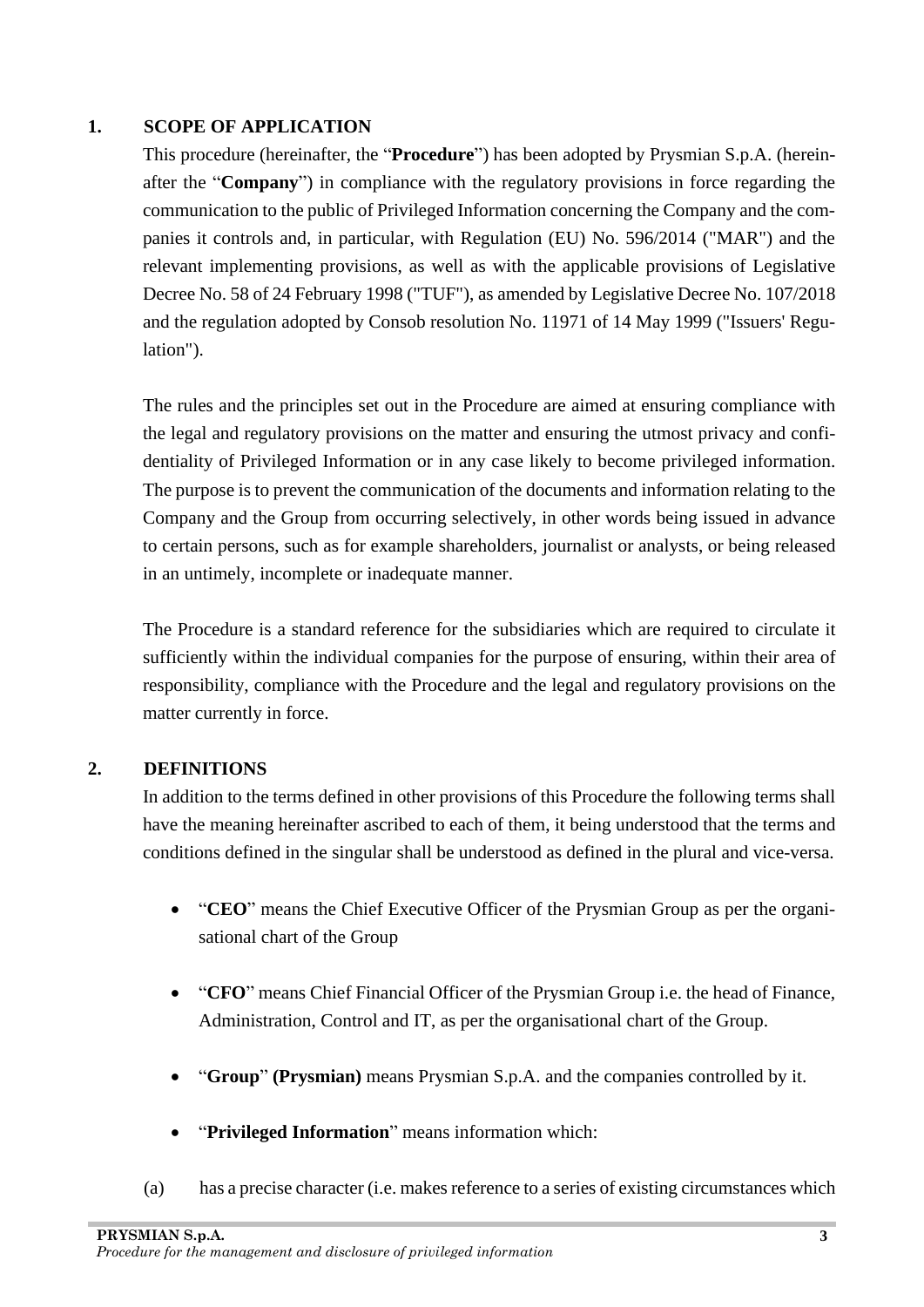can reasonably be deemed to be produced or to an event which has occurred or which can reasonably be expected to occur if such information is sufficiently specific to make it possible to draw conclusions as to the possible effect of such set of circumstances or of such event on the prices of the Financial Instruments or the related derived financial instrument, the spot contracts on connected goods or products forming the subject matter of auction on the basis of the emission allowances);

- (b) has not been made public;
- (c) relates, directly or indirectly, to the Company or one or more Financial Instruments;
- (d) if made public could have a significant effect on the prices of such Financial Instruments or on the prices of connected derived Financial Instruments or on the prices of derived Financial Instruments (so-called *Price Sensitive*).

Also an intermediate stage in a lengthier process may be considered Privileged Information. In this regard, in the case of a prolonged process which is intended to give rise to, or which determines, a particular circumstances or a particular event, such future circumstance or future event as well as the intermediate stages in this process which are linked to the occurrence or determination of the circumstances or the future event may be considered Privileged Information.

• The following, each individually, are considered a "**Person Responsible for Information**":

the first reports of the CEO responsible for the following functions or business areas, as possibly renamed, merged or separated as per the organisational chart of the Group in force from time to time:

- (a) Finance, administration, control and IT,
- (b) Human Resources & Organisation,
- (c) Corporate Strategy and Development*,*
- (d) Corporate Affairs,
- (e) Business Projects,
- (f) Business Energy,
- (g) Business Telecom,
- (h) Chief Operating Officer,

within whose remit the Privileged Information has been formed or is in the process of being formed.

• "**Financial Instruments**" refers exclusively to those issued by the Company.

#### <span id="page-3-0"></span>**3. RECIPIENTS**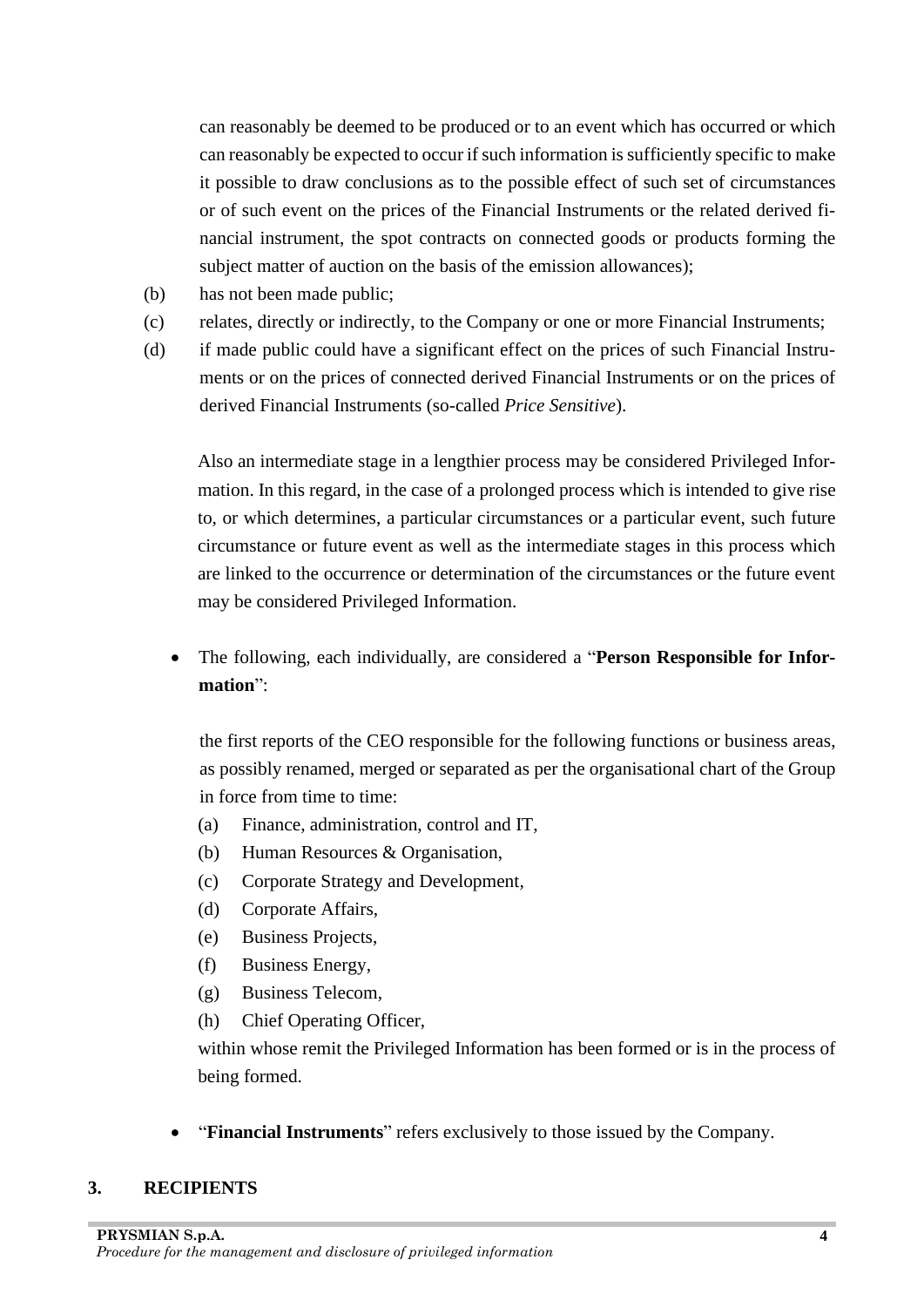The following are required to comply with the provisions of this Procedure:

- (a) the members of the management, direction and control bodies of the Company and the Group, and
- (b) all the persons who in any case on account of their work or professional duties,

have access on a regular or occasional basis to the Privileged Information relating to the Company or the Group (the persons referred to in paragraph 3, jointly, the "**Recipients"**).

### <span id="page-4-0"></span>**4. BEHAVIOUR OBLIGATIONS OF THE RECIPIENTS**

The Recipients are required to:

- (a) treat with utmost confidentiality the information acquired during their work or professional duties, function or office, in particular Privileged Information or information likely to become privileged information and not to disseminate it or disclose it to anyone;
- (b) use the Privileged Information or information likely to become privileged information solely in relation to their work or professional duties, function or office and accordingly not to use it for any reason or cause for personal purposes;
- (c) ensure the utmost confidentiality of the Privileged Information or information likely to become privileged information until it is communicated to the market in accordance with the procedures provided for by the Procedure;
- (d) inform in good time the appropriate Person Responsible for the Information in relation to the information within their respective remits pertaining to any act, fact or omission which may constitute a breach of this Procedure.

Purely by way of example and without limitation, we set out below the general rules of behaviour:

- (a) particular attention must be paid to the delivery to the Board of Directors and Board of Auditors of the documentation preparatory to the meetings of the boards and or various committees. In this regard, delivery by fax or use of other instruments and methods not suitable for ensuring the utmost confidentiality must be avoided;
- (b) similar caution must be employed within extraordinary transactions and within the exchange of information and/or documentation with persons who act as consultants or advisors in the transaction;
- (c) in order to access Privileged Information or information in any case confidential the persons external to the Group must beforehand sign a confidentiality agreement; in this circumstance the persons must also be entered in the registers of the persons who have access to Privileged Information;
- (d) the paper and electronic documentation containing Privileged Information or in any case confidential must be kept and stored with the utmost diligence so as to prevent non-authorised persons from having access to it and at the same time to ensure the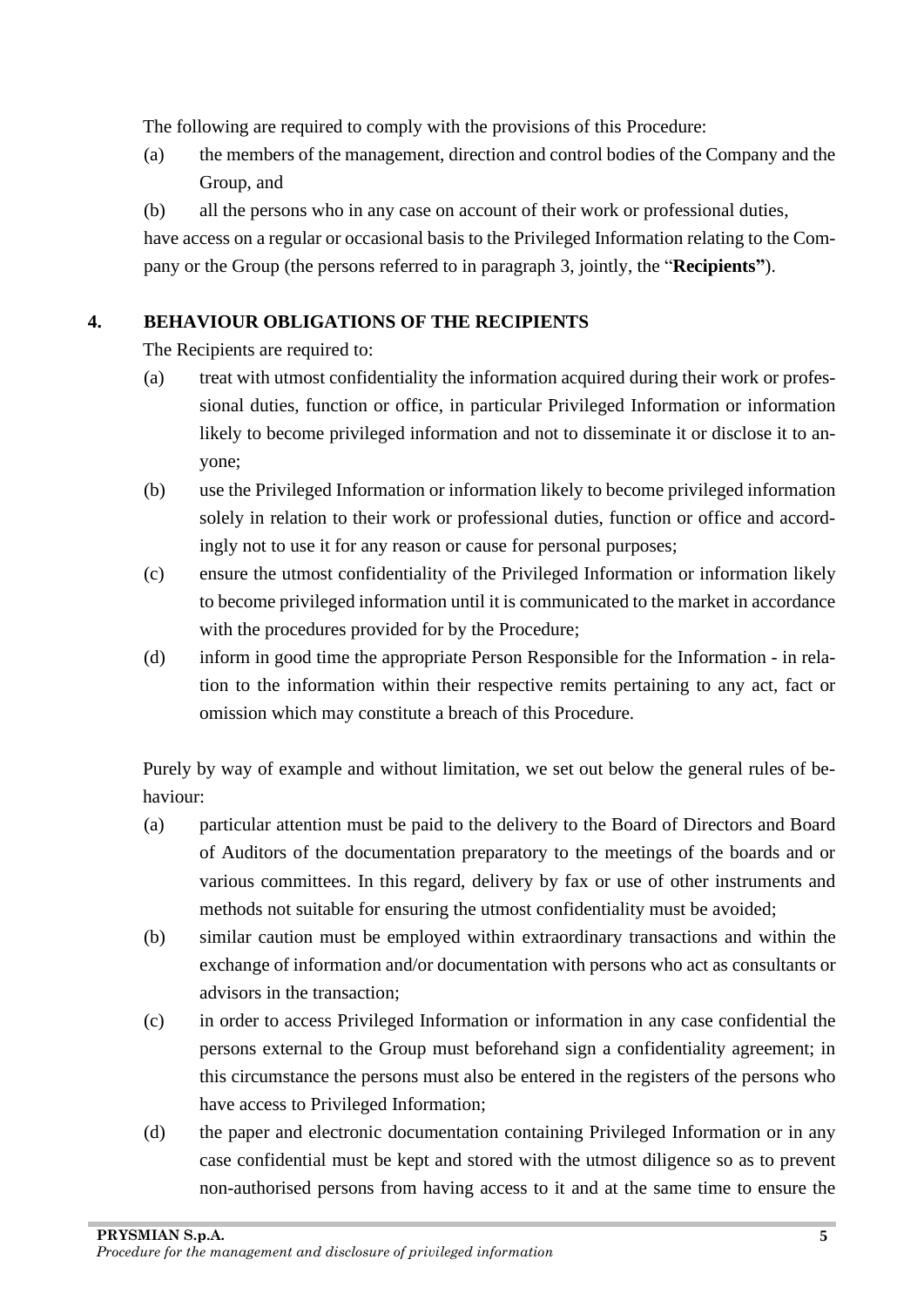traceability of the activities.

Further, the Recipients are banned from:

- (a) purchasing, selling or carrying out any other transactions, directly or indirectly, on their own account or on account of third parties, in relation to Financial Instruments entailing the use of Privileged Information;
- (b) recommending or inducing others, on the basis of Privileged Information, to carry out any of the transactions indicated in the point above.

### <span id="page-5-1"></span><span id="page-5-0"></span>**5. COMMUNICATION TO THE PUBLIC OF PRIVILEGED INFORMATION**

### *5.1 Assessment of the privileged character of the information*

When a Person Responsible for the Information has grounds to take the view the event may have the characteristics of Privileged Information or a prolonged process may conclude with an event or encounter an intermediate stage which could have the characteristics of Privileged Information he/she provides notice of the circumstances to the CFO and Investor Relations which support the Person Responsible for Information who involved them, in the assessment of the privileged character, in the immediacy or in the future, of the information (the "**Assessment**").

Once the aforementioned Person Responsible for the Information has conducted the Assessment confirming that the information is privileged:

- − he/she informs as soon as possible Communication for the purpose of activating the process of drawing up the draft statement in accordance with paragraph 5.2;
- − takes one of the following decisions, to be implemented when the event has occurred:
	- (a) proceed with communication to the public of Privileged Information; or
	- (b) not communicate Privileged Information externally and activate the process to delay the publication of the communication. In this case the Person Responsible for the Information who decided for the delay of the, records into the register of persons who have access to privileged information, about which at point 6 of the Procedure, of a specific section dedicated to such information, granting it with an appropriate code name.

The aforementioned Person Responsible for the Information informs, in any case and promptly, the CEO.

The Person Responsible for the Information whose area of responsibility gave rise to the Privileged Information already been communicated to the public or if its communication has been delayed, monitors any updates and possibly activates the communication methods as per point 5.2 should it be deemed necessary to make un update to the information, if it has already been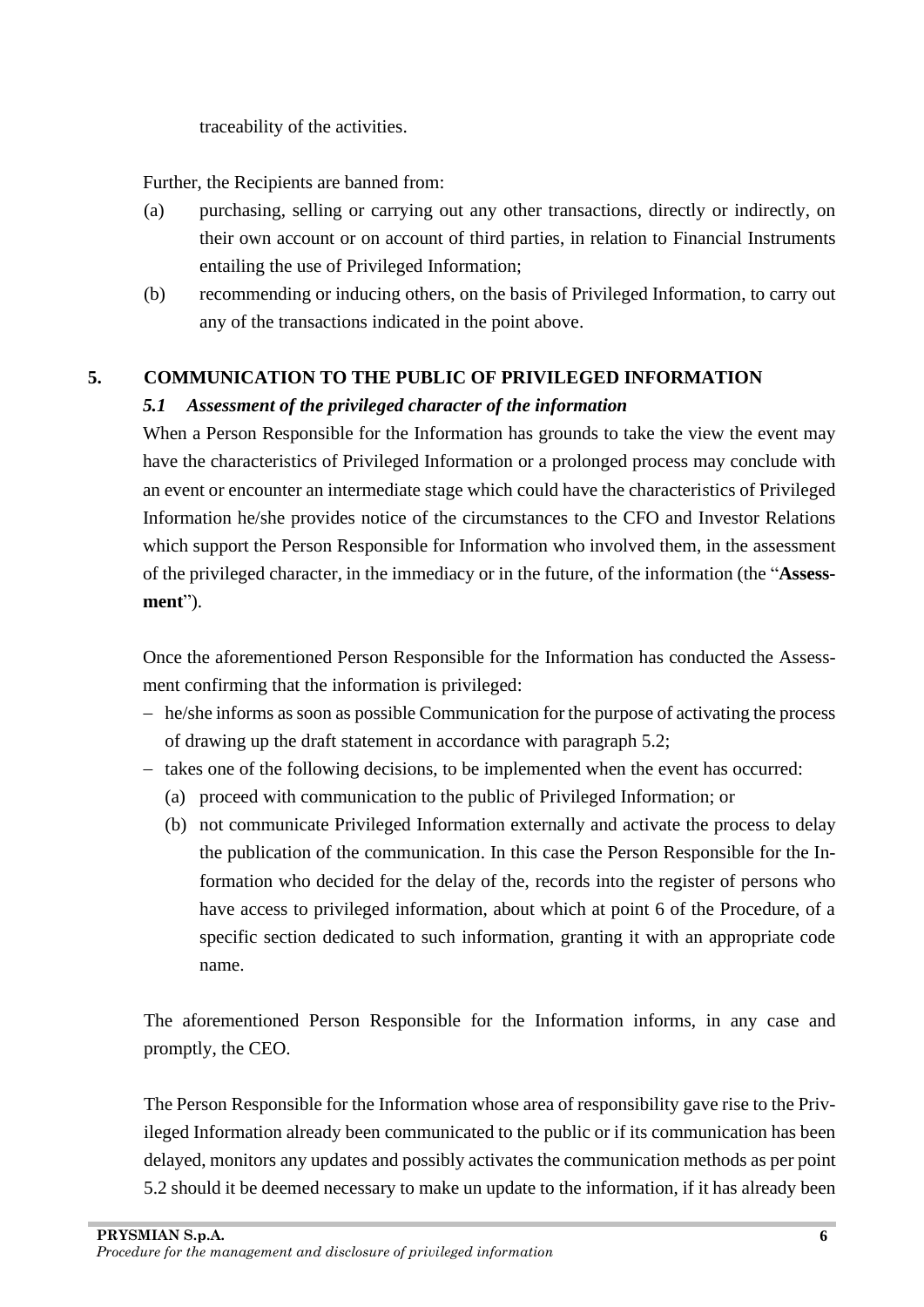communicated, or disclose it in case of a decision to delay as per point 5.4.

For the purpose of ensuring a proper and complete flow of information towards the Persons Responsible for the Information, taking account of their respective areas of responsibilities, so that they can fully complete the Assessment set out in this paragraph, the CEO Regions and the CEO Countries, as per the organisational chart of the Group as well as other persons in executive positions identified from time to time, are required to report to the Person Responsible for the Information with responsibility for the subject matter the information which may be considered of a privileged nature that they became aware of during their work.

If the Assessment, carried out by a Persons Responsible for the Information on the basis of the information provided by either a CEO Regions, a CEO Countries, or by other top manager, has confirmed that the information is privileged, the same Persons Responsible for the Information informs about the output of the Assessment the CEO Regions, CEO Countries, or top manager providing the information, who is in charge to communicate to the Persons Responsible for the Information the name of own collaborators which, from time to time, become aware of relevant the Privileged Information, together with the data required for their enrolment into the register of persons who have access to Privileged Information, about which at point 6 of the Procedure.

### <span id="page-6-0"></span>*5.2 Preparation of the statement*

The Person Responsible for the Information who conducted the Assessment activates the process for preparing the draft press statement and provide Investor Relations and Communication with all the necessary information for the drafting of the statement so as to ensure the timeliness required.

Communication prepares a draft notice on the basis of the applicable rules and shares it with Investor Relations.

Investor Relations checks that the statement contains all the elements suitable for allowing a complete and proper assessment of the events and the circumstances represented and connections and compares it with the content of any previous statements.

Communication, after preparing the draft statement, sends it to the Person Responsible for Information who conducted the Assessment for any amendments and/or additions.

Communication, after any changes and/or additions made by the Person Responsible for the Information, sends the draft statement to the CEO.

On the basis of the subject matter of Privileged Information, Investor Relations, in cooperation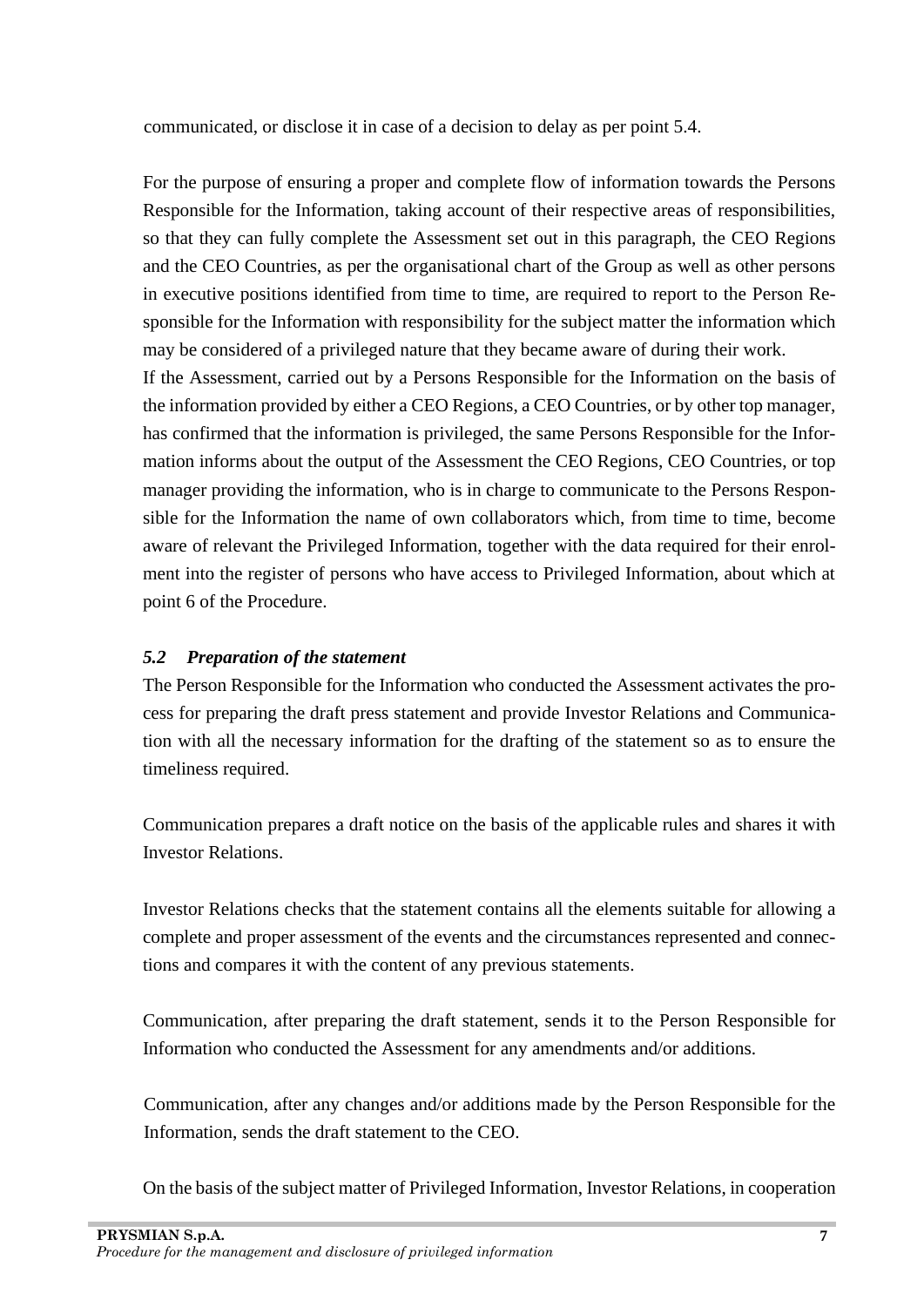with Communication, considers whether to inform or consult in advance Borsa Italiana S.p.A. and/or CONSOB.

### <span id="page-7-0"></span>*5.3 Characteristics of the communication to the public*

The communication to the public of Privileged Information subject to obligations of disclosure must occur through an appropriate press statement to be disseminated by way of the methods provided for by the regulations in effect in compliance with the principles of clarity, information, symmetry coherence and timeliness.

### <span id="page-7-1"></span>*5.4 Delay in communication to the public*

The Company can, at its own responsibility, delay the communication to the public of Privileged Information, provided that all the following conditions are met:

- (a). the immediate communication could prejudice the legitimate the interests of the Company, and
- (b). the delay would not have a misleading character for the public of the investors on essential facts and circumstances, and
- (c). the Company is able to ensure the confidentiality of the Privileged Information.

Please refer to Annex 1, which contains guidelines, provided by European Securities and Markets Authority ("ESMA"), aiming to provide guidance by giving examples of possible situations under points (a) and (b), to assist the issuers in their decision to delay public disclosure of Privileged Information.

The assessment and the decision to delay the communication must be made by the Person Responsible for the Information in whose area of responsibility the Privileged Information arose, with the support of the company functions that he/she deems appropriate to involve.

In assessing the possible delay in the communication to the public of Privileged Information consideration must be given to access to the information for the purpose of ensuring its confidentiality through the adoption of effective measures (hereinafter the "**Conditions for Delay**") which allow:

- (a) the prevention of access to such information to persons other than those who need it in order to exercise their functions at the Company;
- (b) to ensure that the persons who have access to such information recognise and respect the legal and regulatory provisions which derive therefrom and are aware of the possible sanctions in case of abuse or non-authorised disclosure of Privileged Information;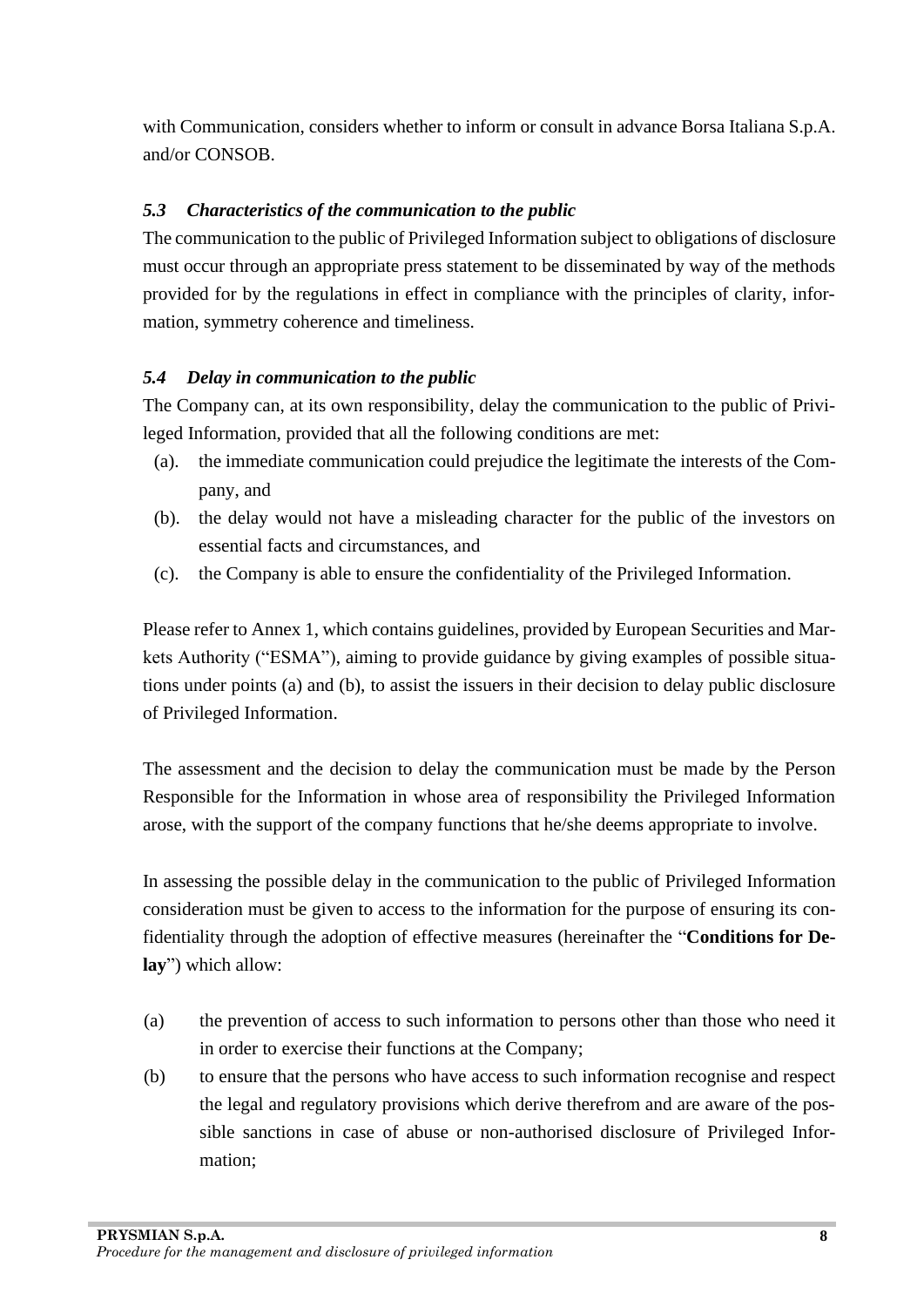(c) the immediate communication to the public of Privileged Information where the persons have not been able to ensure confidentiality.

The Person Responsible for the Information who took the decision informs in good time the CEO.

The decision to delay the communication of Privileged Information must be documented by a record of the decision making process, possibly also through the completion of the Form (see Annex 2) by the Person Responsible for the Information who took the decision. The Person Responsible for the Information deals with:

- − the storage and preservation of the documentation useful for the traceability of the decision making process, including the possible aforementioned Form,
- − the enrollment into the register of persons who have access to privileged information, about which at point 6 of the Procedure, of a specific section dedicated to such information, granting it with an appropriate code name, and
- − the communication to others Person Responsible who are aware of such information, of the code name granted to it in the aforesaid register.

When the Person Responsible for the Information who decided to delay communication to the public takes the view that the prerequisites for the termination of the delay have been met, verifies with the cooperation of Communication whether the draft statement, previously drawn up, requires changes and/or additions. Once these verifications have been conducted, the Person Responsible for the Information activates the stage relating to the publication of the statement in accordance with the procedures under paragraph 5.5.

In case of decision to delay the communication of Privileged Information, Person Responsible for the Information informs Corporate Affairs and provides at the same time all the information, including that relating to the fact that the Conditions for the Delay have been met together with the possible Form, useful and/or necessary for Corporate Affairs to communicate the decision to make the delay and the fulfilment of the Conditions for Delay to CON-SOB, in accordance with the applicable Law provisions.

### <span id="page-8-0"></span>*5.5 Publication of the statement*

# <span id="page-8-1"></span>*Disclosure and Storage of Privileged Information*

Corporate Affairs, after receiving from Communication the final version of the text of the statements in the format requested in two languages (Italian and English), disseminates and stores the statement through the use of the electronic system supplied by a provider authorised by CONSOB.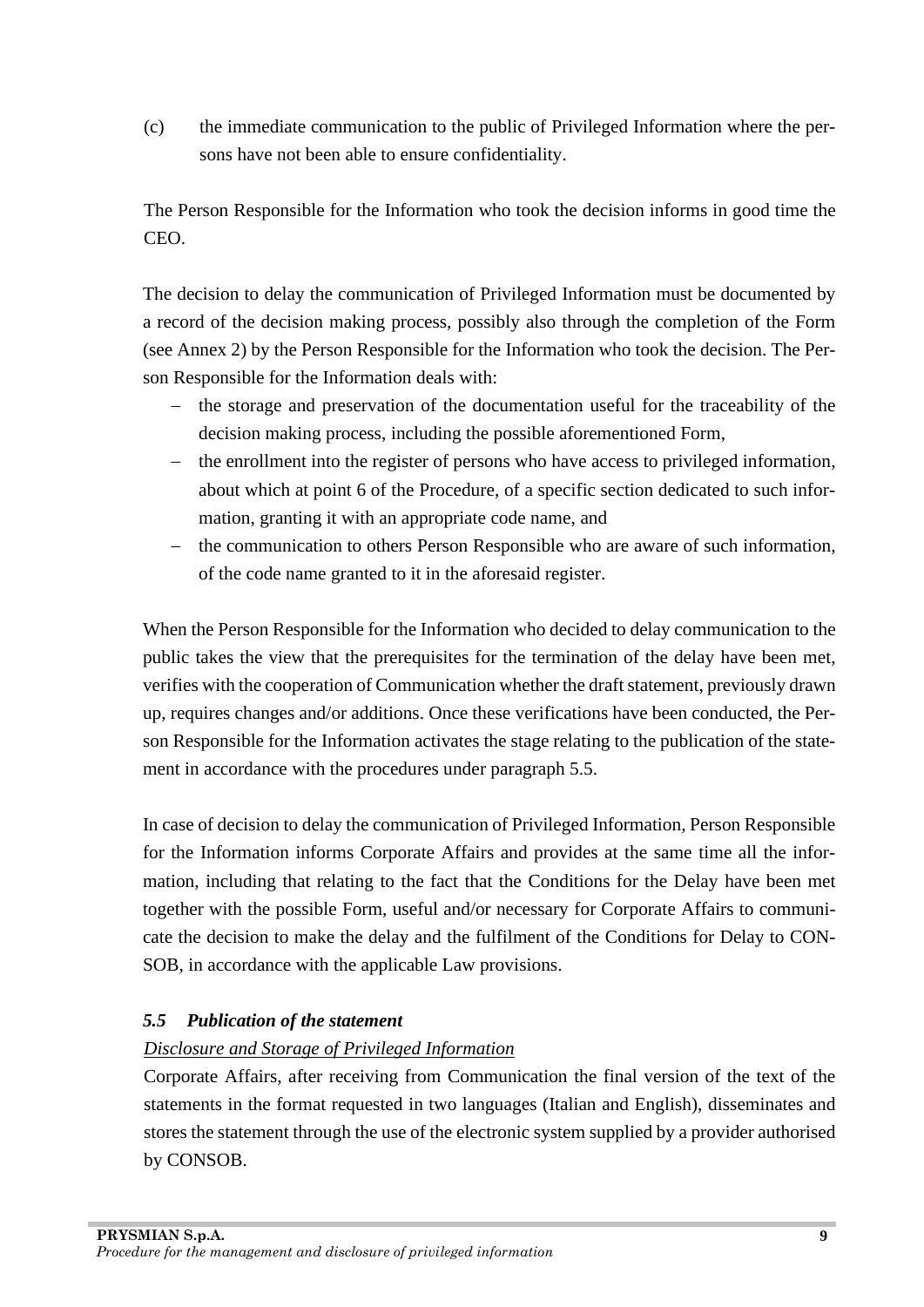### <span id="page-9-0"></span>*Publication of the information on the website*

Investor Relations will in coordination with the Person Responsible for the Information from whose area of responsibility the Privileged Information arose and following instructions from Corporate Affairs, publish on the company website, with the utmost timeliness and/or within the timeframe possibly laid down in the appropriate section dedicated to investors, the press statements and the main documentation of a corporate and accounting nature as well as documentation in any case useful to the shareholders in relation to the exercise of their rights.

The publication on the website must be based on the following criteria:

- (a) report the data and news of the web pages in accordance with adequate editorial criteria and avoid the pursuance of promotional purposes;
- (b) indicate clearly on each webpage the date and time of the update of the data;
- (c) ensure that the content is the same in the two versions highlighting in the opposite case any differences;
- (d) publish within as short a timeframe as possible a correction  $-$  in case of errors contained in the information published on the site – with an indication of the corrections made;
- (e) always quote the source of the information upon publication of data and news processed by third parties;
- (f) provide notice in the press statements of any publication on the websites of documents pertaining to the events reported in the statements;
- (g) make the documents available to the public through internet, preferably in the full version, in other words ensure that any summary reflects the information of the original document;
- (h) indicate in relation to the documents published on the site if it was the full version or an extract or a summary, setting out in any case the methods for obtaining the documents in the original format;
- (i) make references to other sites on the basis of principles of propriety and neutrality and thus allow the user to understand easily on which other site it is located;
- (j) indicate the source as well as the actual hour of the recording of the data on the prices and exchanged volumes of the Financial Instruments which may be reported;
- (k) allow free consultation of the site and avoid, including in the case which the management of the pages is conducted by third parties, impacting access to previous communications of data and news by investors;
- (l) observe the utmost prudence in the comments on international financial sites or in the discussion forums in order not to alter information parity between investors.

# <span id="page-9-1"></span>*5.6 Communication of Privileged Information to third parties*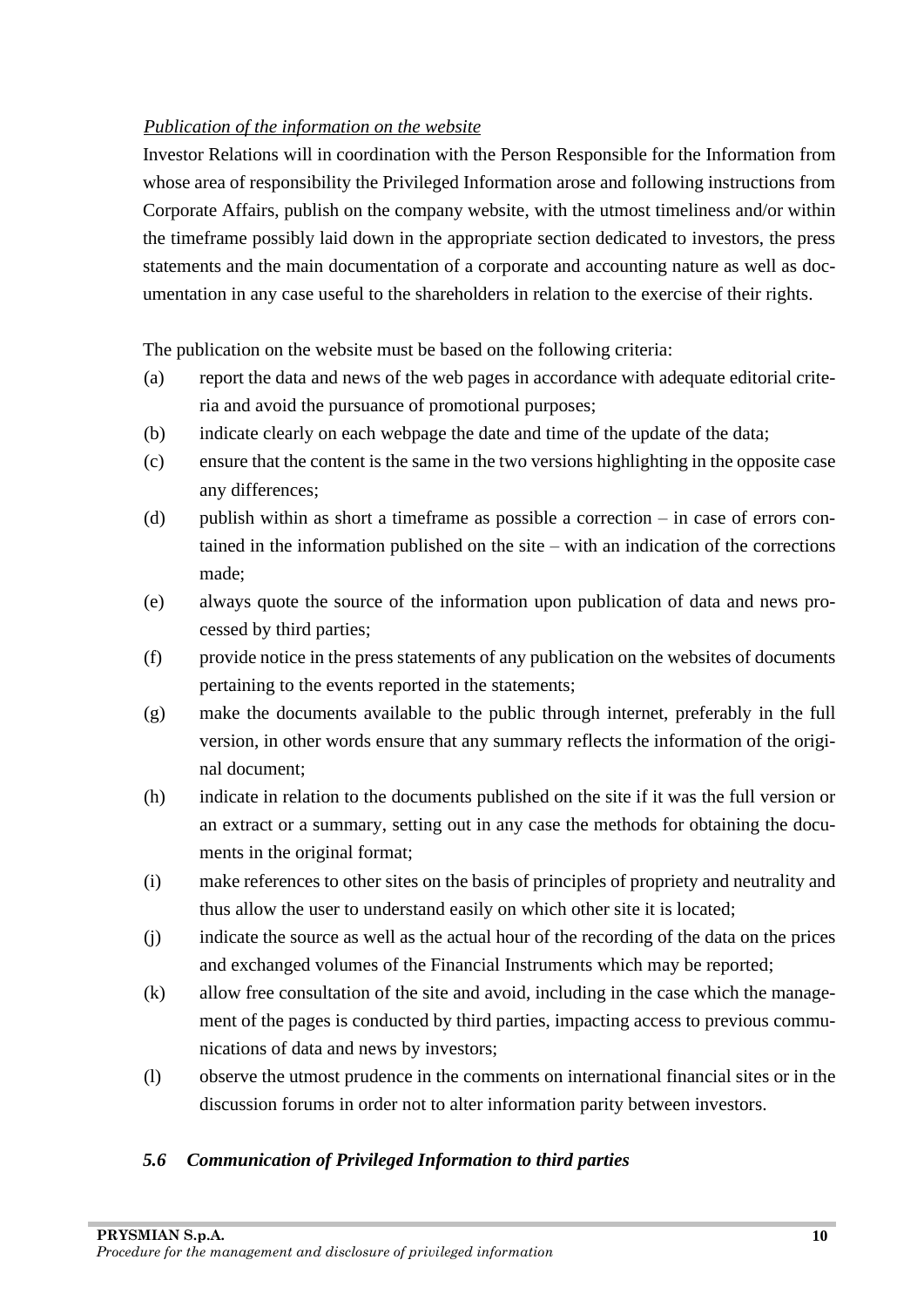Privileged Information may be communicated by the Company to third parties solely on account of their normal work or the performance of their professional duties and on condition that these third parties are bound by legal, regulatory, statutory or contractual obligation of confidentiality.

In the communication to third parties of Privileged Information, the Person Responsible for the Information from whose area of responsibility the Privileged Information arose will in any case be required to make a selection on the basis of utmost caution.

Where, in derogation from the foregoing, Privileged Information is communicated to third parties not bound by confidentiality obligations and in any case of news leaks, meaning a loss of confidentiality as regards Privileged Information for reasons other than the communication to the market in compliance with the applicable regulatory provisions, the Person Responsible for Information from whose area of responsibility the Privileged Information arose will take steps to give full notice thereof to the public without delay in accordance with the procedures set forth in the Procedure.

# <span id="page-10-0"></span>**6. ESTABLISHMENT OF THE REGISTER OF PERSONS WHO HAVE ACCESS TO PRIVILEGED INFORMATION**

Persons who have access on a regular or occasional basis to Privileged Information are entered in an appropriate register established and set up by the Company in accordance with law. For the purpose of ensuring the proper keeping of the register and information contained therein, the Company has created a specific and separate organisational procedure (see Procedure for the keeping of the register of persons who have access to Privileged Information).

#### <span id="page-10-1"></span>**7. ENTRY INTO FORCE**

The Procedure enters into force with effect from 20 October 2016. From that date the following documents must be considered null and void:

- − "*Internal Regulation for the management of confidential information and the management and external communication of privileged information*".
- − Operational rules of the Group 02/2007 "*Disclosure obligations towards CONSOB and Borsa Italiana*".

### <span id="page-10-2"></span>**8. CHANGES AND AMENDMENTS TO THE PROCEDURE**

The CEO is authorised to make to this Procedure the formal changes and additions as well as those which become necessary following legal or regulatory measures.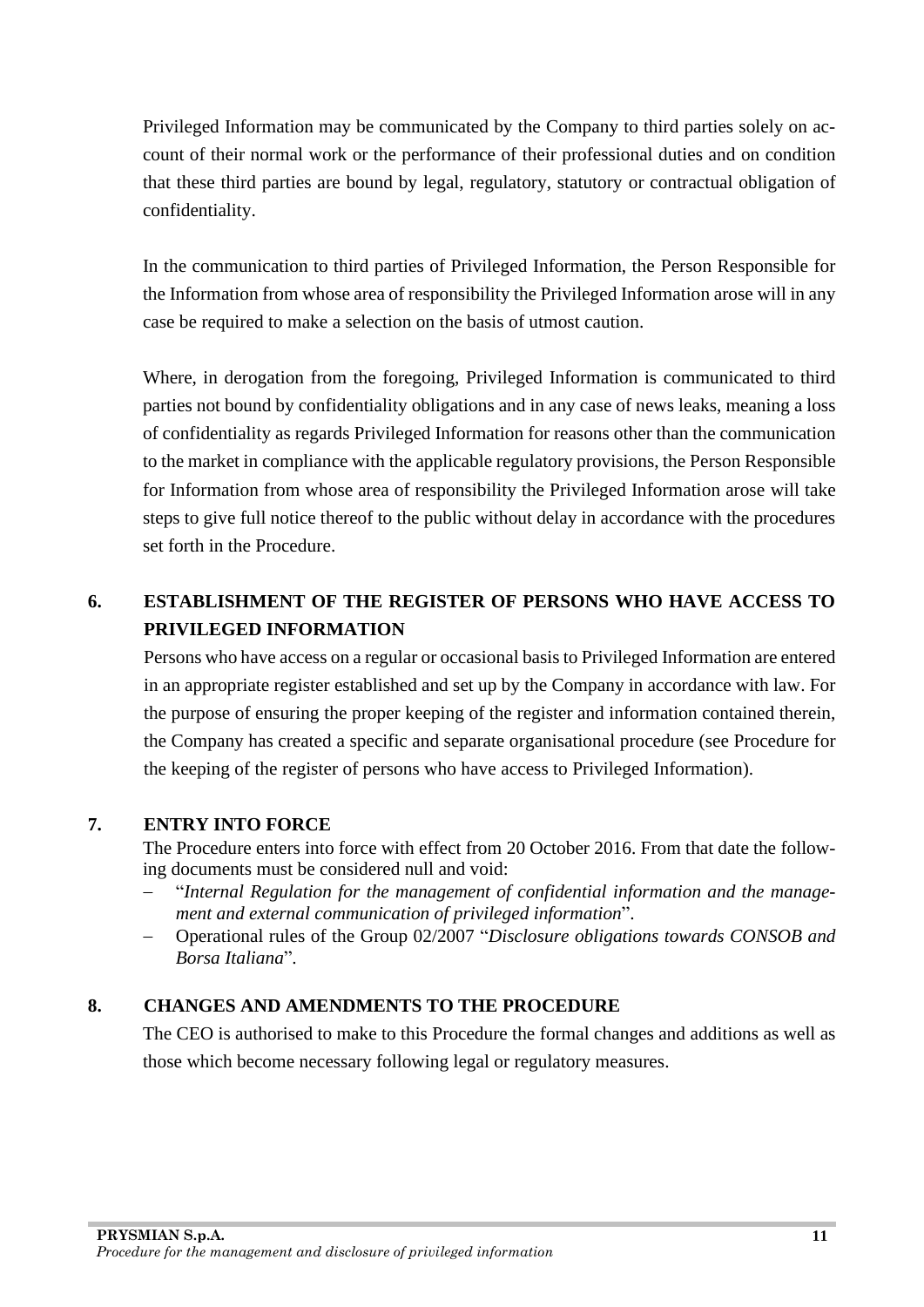#### **ANNEX 1 (Events - Delay)**

<span id="page-11-0"></span>Here below are the guidelines provided by ESMA (13 July 2016 - ESMA/2016/1130) aimed at providing guidance to assist issuer in their decision to delay the public disclosure of Privileged Information, giving some examples of possible situations where (a) the immediate communication of Privileged Information could prejudice the legitimate interests of the Company and (b) the delay would not misleading character for the investing public to essential facts and circumstances.

The following list indicates therefore a series of events that the Persons Responsible for Information will assess for the purpose of exercising the option of delaying the communication.

- ➢ The cases where **immediate disclosure of the inside information is likely to prejudice the issuers' legitimate interests** could include but are not limited to the following circumstances:
- (a) the issuer is conducting negotiations, where the outcome of such negotiations would likely be jeopardised by immediate public disclosure. Examples of such negotiations may be those related to mergers, acquisitions, splits and spin-offs, purchases or disposals of major assets or branches of corporate activity, restructurings and reorganisations;
- (b) the financial viability of the issuer is in grave and imminent danger, although not within the scope of the applicable insolvency law, and immediate public disclosure of the inside information would seriously prejudice the interests of existing and potential shareholders by jeopardising the conclusion of the negotiations designed to ensure the financial recovery of the issuer;
- (c) the inside information relates to decisions taken or contracts entered into by the management body of an issuer which need, pursuant to national law or the issuer's bylaws, the approval of another body of the issuer, other than the shareholders' general assembly, in order to become effective, provided that:
	- (i) immediate public disclosure of that information before such a definitive decision would jeopardise the correct assessment of the information by the public; and
	- (ii) the issuer arranged for the definitive decision to be taken as soon as possible.
- (d) the issuer has developed a product or an invention and the immediate public disclosure of that information is likely to jeopardise the intellectual property rights of the issuer;
- (e) the issuer is planning to buy or sell a major holding in another entity and the disclosure of such an information would likely jeopardise the implementation of such plan;
- (f) a transaction previously announced is subject to a public authority's approval, and such approval is conditional upon additional requirements, where the immediate disclosure of those requirements will likely affect the ability for the issuer to meet them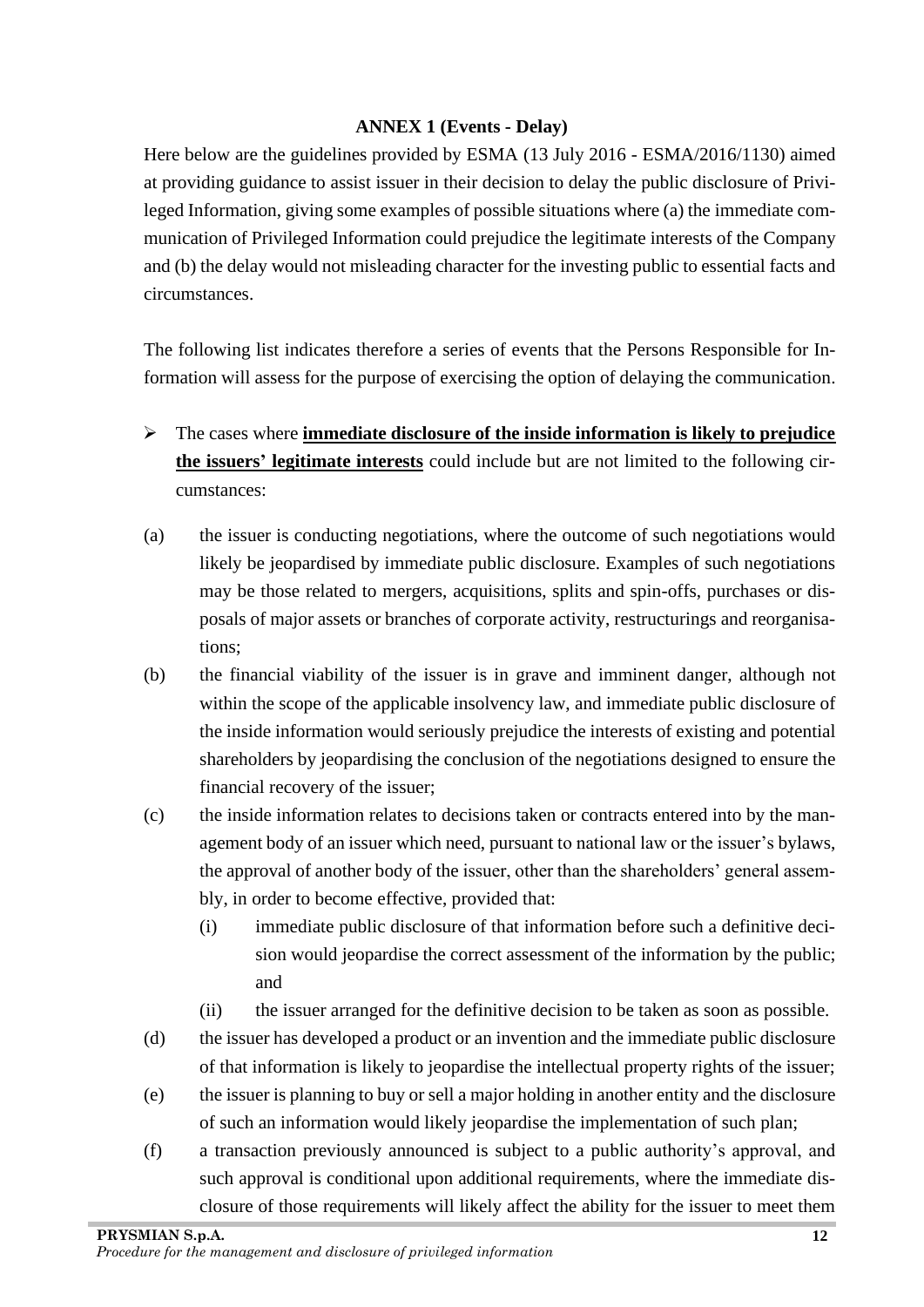and therefore prevent the final success of the deal or transaction.

- ➢ the situations in **which delay of disclosure of inside information is likely to mislead the public** includes at least the following circumstances:
- (a) the inside information whose disclosure the issuer intends to delay is materially different from the previous public announcement of the issuer on the matter to which the inside information refers to; or
- (b) the inside information whose disclosure the issuer intends to delay regards the fact that the issuer's financial objectives are not likely to be met, where such objectives were previously publicly announced; or
- (c) the inside information whose disclosure the issuer intends to delay is in contrast with the market's expectations, where such expectations are based on signals that the issuer has previously sent to the market, such as interviews, roadshows or any other type of communication organized by the issuer or with its approval.